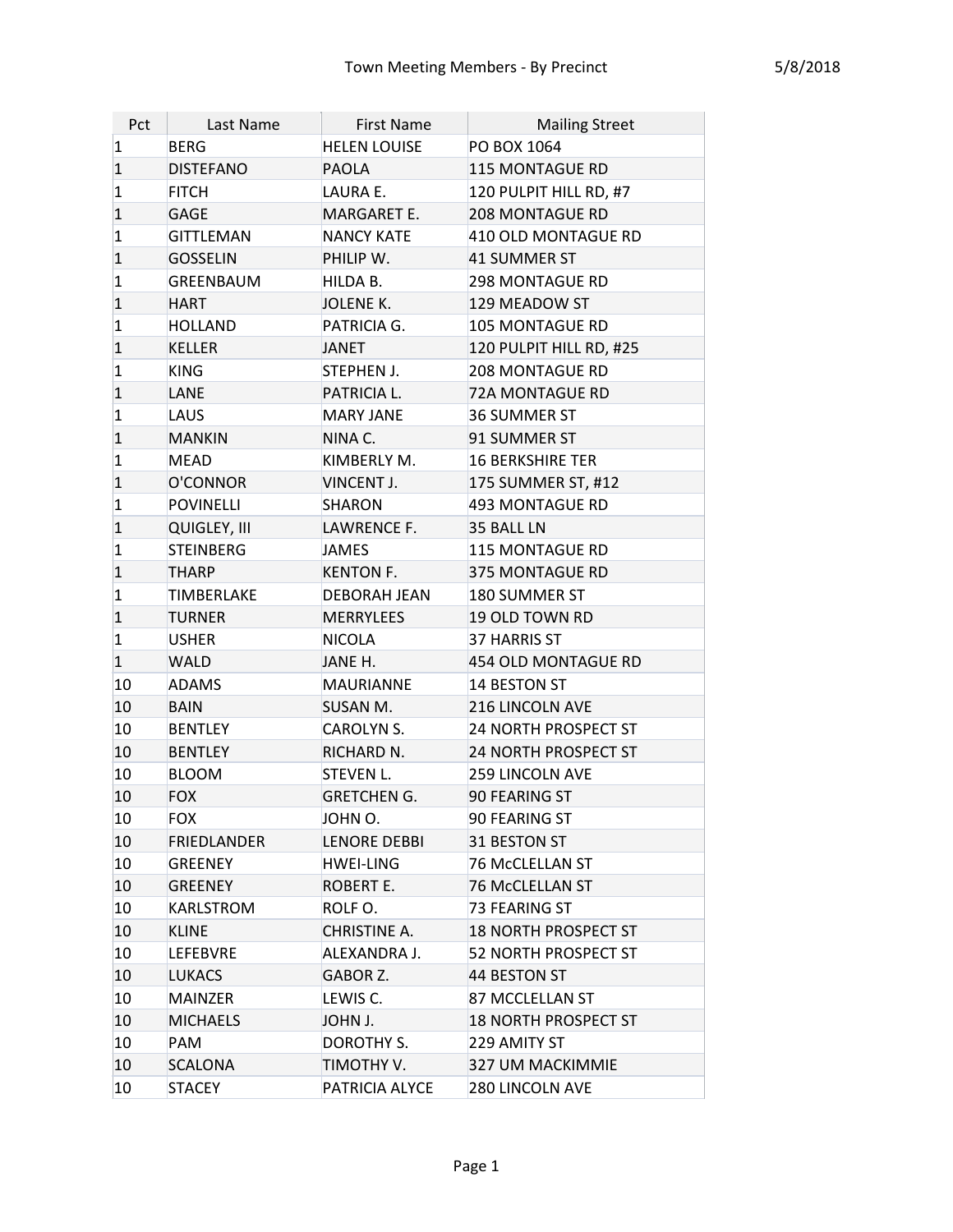| Pct                     | Last Name            | <b>First Name</b>     | <b>Mailing Street</b>      |
|-------------------------|----------------------|-----------------------|----------------------------|
| 10                      | TAUB                 | JENNIFER LYNN         | 259 LINCOLN AVE            |
| 10                      | TURNER               | JAMES R.              | <b>23 PHILLIPS ST</b>      |
| 10                      | <b>WHITE</b>         | PRISCILLA A.          | 318 LINCOLN AVE            |
| 10                      | <b>WILDER</b>        | <b>L PAIGE</b>        | 73 FEARING ST              |
| 10                      | <b>WINDROVER</b>     | <b>ELIZABETH</b>      | 318 LINCOLN AVE            |
| 2                       | ADDES                | IRA S.                | <b>192 SHUTESBURY RD</b>   |
| $\overline{2}$          | <b>ANAYA</b>         | <b>NOLAN</b>          | <b>31 HITCHING POST RD</b> |
| $\overline{2}$          | <b>BERRY</b>         | LISA A.               | 55 SHEERMAN LN             |
| $\overline{\mathbf{c}}$ | <b>BIAGI</b>         | ROBERT C.             | 142 CHERRY LN              |
| $\overline{\mathbf{c}}$ | <b>BIRTWISTLE</b>    | <b>MICHAEL</b>        | <b>180 MARKET HILL RD</b>  |
| $\overline{\mathbf{c}}$ | <b>BURKE</b>         | RITA K.               | 50 HENRY ST                |
| 2                       | <b>BURKE</b>         | SEAN J.               | <b>50 HENRY ST</b>         |
| $\overline{2}$          | <b>CANO-MARTIN</b>   | AMBER L.              | 318 GRANTWOOD DR           |
| $\overline{\mathbf{2}}$ | COULL                | JOHN W.               | <b>20 SHEERMAN LN</b>      |
| $\overline{c}$          | <b>EVERETT</b>       | PETER J.              | <b>10 OVERLOOK DR</b>      |
| $\overline{\mathbf{c}}$ | FORD                 | <b>BARBARA C.</b>     | <b>300 FLAT HILLS RD</b>   |
| $\overline{\mathbf{2}}$ | <b>KAYNOR</b>        | <b>VAN</b>            | 474 MARKET HILL RD         |
| $\overline{\mathbf{2}}$ | LAURIDSEN            | STEVEN J.             | 1 TUCKERMAN LN             |
| $\overline{\mathbf{c}}$ | <b>MacMULLEN</b>     | <b>EDITH NYE</b>      | 344 FLAT HILLS RD          |
| $\overline{\mathbf{c}}$ | <b>MATHEWS</b>       | <b>BETSY K.</b>       | 107 HENRY ST               |
| $\overline{\mathbf{c}}$ | <b>MULLIN</b>        | WILLIAM J.            | <b>10 FORESTEDGE RD</b>    |
| $\overline{\mathbf{2}}$ | <b>PERKINS</b>       | RUDY B.               | 42 CHERRY LN               |
| $\overline{\mathbf{c}}$ | <b>RIDDLE</b>        | <b>CHRISTOPHER E.</b> | 252 STRONG ST              |
| $\overline{\mathbf{2}}$ | <b>ROSA</b>          | MEGAN D.              | 85 LEVERETT RD             |
| $\overline{c}$          | <b>SCHWARTZ</b>      | JEAN A.               | <b>20 SHEERMAN LN</b>      |
| $\overline{\mathbf{c}}$ | <b>SCLOVE</b>        | <b>MARCIE ABRAMSO</b> | 127 HIGH POINT DR          |
| $\overline{\mathbf{2}}$ | <b>VANNAH</b>        | WILLIAM M.            | 58 HENRY ST                |
| $\overline{\mathbf{2}}$ | <b>VICKERY</b>       | <b>PETER</b>          | <b>71 CHERRY LN</b>        |
| $\overline{\mathbf{c}}$ | <b>VON SCHLEGELL</b> | <b>ROSEMARY</b>       | 474 MARKET HILL RD         |
| 3                       | <b>CHURCHILL</b>     | ANDREW M.             | 59 PINE ST                 |
| 3                       | <b>CLOONEY</b>       | DAVID I.              | 984 EAST PLEASANT ST       |
| 3                       | <b>CLOTFELTER</b>    | ETHAN D.              | 20 NELSON CIR              |
| 3                       | <b>COLDHAM</b>       | <b>BRUCE A.</b>       | 159 PINE ST                |
| 3                       | <b>COULTHARD</b>     | AMY LOUISE            | <b>20 NELSON CIRCLE</b>    |
| 3                       | <b>CUNNINGHAM</b>    | <b>TONI BRENNAN</b>   | 16 OWEN DR                 |
| 3                       | <b>DUJOVNE</b>       | <b>IRENE</b>          | 161G PINE ST               |
| 3                       | HAZZARD              | RUTH V.               | 235 A PINE ST              |
| 3                       | HELZER               | JORDAN M.             | 20 HARLOW DR               |
| 3                       | <b>HELZER</b>        | PHILIP HART           | 20 HARLOW DR               |
| 3                       | <b>KAISEN</b>        | <b>WILLIAM</b>        | 32 GOLDENROD CIR           |
| 3                       | <b>KUSNER</b>        | ROBERT B.             | 49 VAN METER DR            |
| 3                       | <b>MARGOLIN</b>      | DEBORAH I.            | 157 PINE ST                |
| 3                       | <b>MAZUR</b>         | JEFFREY I.            | <b>49 RIDGECREST RD</b>    |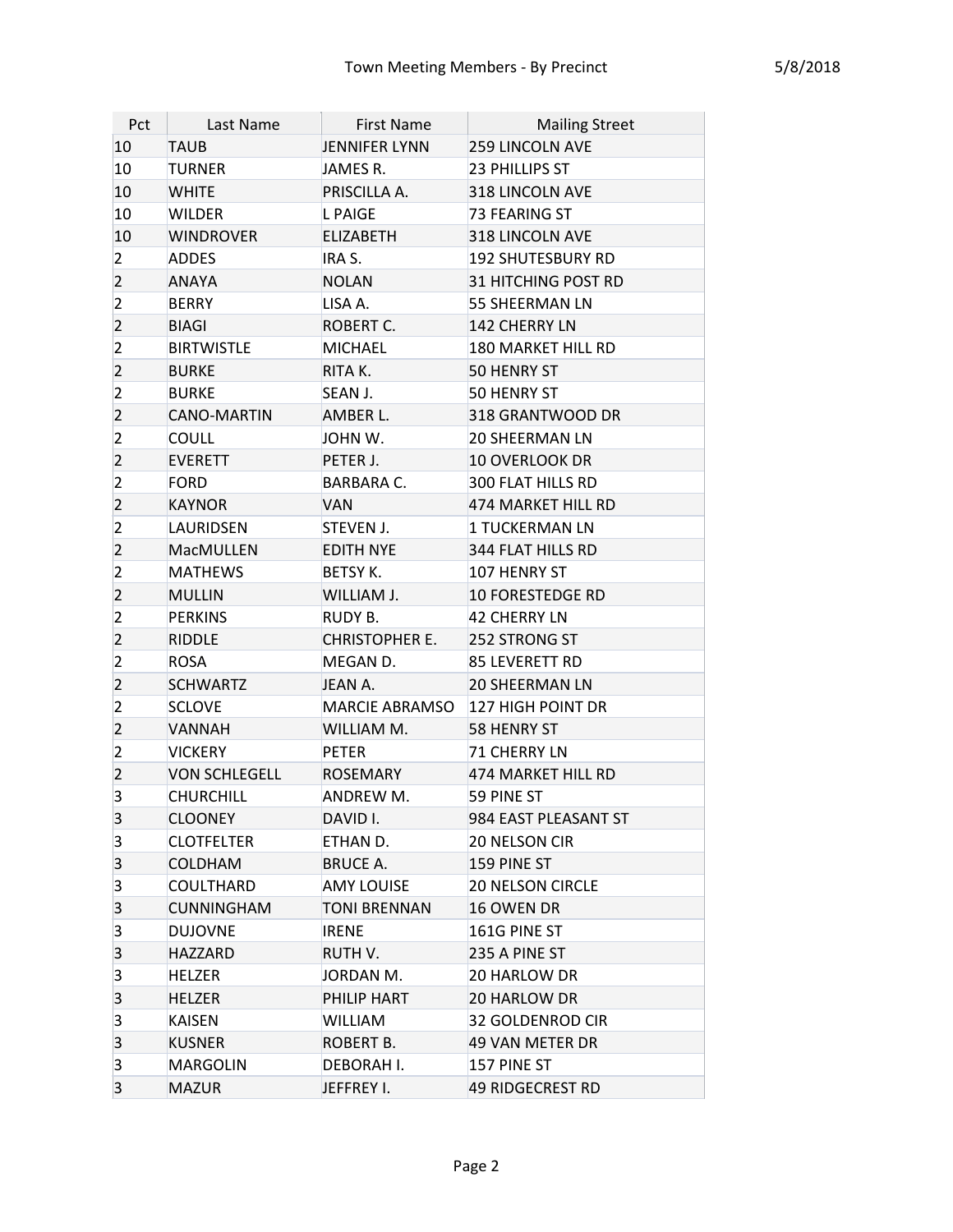| Pct                     | Last Name      | <b>First Name</b>                   | <b>Mailing Street</b>       |
|-------------------------|----------------|-------------------------------------|-----------------------------|
| 3                       | <b>MORGAN</b>  | <b>RENEE K.</b>                     | 131 PINE ST                 |
| 3                       | <b>PORTER</b>  | <b>CATHARINE C.</b>                 | 220 ROLLING RIDGE RD        |
| 3                       | SAYER          | MARY E.                             | 159 PINE ST                 |
| 3                       | <b>SAYRE</b>   | LAURA B.                            | <b>16 TEAWADDLE LN</b>      |
| 3                       | <b>SHARMA</b>  | <b>ANURAG</b>                       | 120 VAN METER DR            |
| $\overline{\mathsf{3}}$ | <b>TELLIER</b> | <b>CLAUDE R.</b>                    | 235A PINE ST                |
| 4                       | AHLFELD        | DAVID P.                            | 59 BLUE HILLS RD            |
| 4                       | <b>DICKSON</b> | <b>VICTORIA J.</b>                  | 59 BLUE HILLS RD            |
| 4                       | <b>GEORGE</b>  | STEPHEN A.                          | 23 DANA ST                  |
| 4                       | <b>GILES</b>   | MICHAEL A.                          | 57 BLUE HILLS RD            |
| 4                       | HOOD           | RICHARD BLAKE                       | <b>12 AMITY PL</b>          |
| 4                       | <b>JOHNSON</b> | CAROL M.                            | <b>21 SOUTH SUNSET AVE</b>  |
| 4                       | <b>MORAN</b>   | KAY J.                              | 29 DANA PL                  |
| 4                       | <b>MURRAY</b>  | <b>CAROLINE</b>                     | 15 AMITY PL                 |
| 4                       | <b>NEALE</b>   | TIMOTHY A.                          | <b>63 AMITY PL</b>          |
| 4                       | O'CONNOR       | STEPHEN C.                          | 53 DANA ST                  |
| 4                       | <b>OLMSTED</b> | ROBERT E.                           | <b>22 BLUE HILLS RD</b>     |
| 4                       | <b>POWELL</b>  | ALAN W.                             | <b>5 BLUE HILLS RD</b>      |
| 4                       | <b>POWELL</b>  | <b>CAMERON SN</b>                   | <b>5 BLUE HILLS RD</b>      |
| 4                       | <b>ROSE</b>    | ANDRA M.                            | 64 AMITY PL                 |
| 4                       | <b>RYAN</b>    | <b>GEORGE E.</b>                    | 18 DANA ST                  |
| 4                       | <b>SNYDER</b>  | JOHN M.                             | <b>74 BLUE HILLS RD</b>     |
| 4                       | TIERKEL        | BAER                                | 30 DANA PL                  |
| 4                       | VAN DEN BERG   | <b>BARBARA CATHERIN 50 AMITY PL</b> |                             |
| 4                       | VANDENBERG     | <b>HENDRIK F.</b>                   | 50 AMITY PL                 |
| 4                       | <b>WHALEN</b>  | MOLLY K.                            | <b>26 SUNSET AVE</b>        |
| 4                       | ZAFIAN         | TRACY M.                            | 51 BLUE HILLS RD            |
| 4                       | <b>ZUCKER</b>  | DONNA M.                            | 260 AMITY ST                |
| 5                       | <b>BENNING</b> | <b>CHRISTOPHER W.</b>               | 229 MAIN ST                 |
| 5                       | <b>CHURCH</b>  | PATRICIA K.                         | <b>75 SOUTH PROSPECT ST</b> |
| 5                       | <b>COLLINS</b> | <b>KEVIN P.</b>                     | 409 MAIN ST                 |
| 5                       | <b>CULLEN</b>  | CAITLIN M.                          | <b>15 SUNRISE AVE</b>       |
| 5                       | <b>DIRUSSO</b> | JONATHAN A.                         | <b>24 TYLER PL</b>          |
| 5                       | <b>EAST</b>    | REGINA B.                           | 36 SNELL ST                 |
| 5                       | FEDERMAN       | <b>BARRY H.</b>                     | 101 COLUMBIA DR             |
| 5                       | <b>HANNEKE</b> | MANDI JO                            | <b>52 ORCHARD ST</b>        |
| 5                       | <b>HOOLE</b>   | ADAM T.W.                           | 24F TYLER PLACE, #4         |
| 5                       | <b>HUGHES</b>  | <b>HALLIE CATIL</b>                 | <b>30 ORCHARD ST</b>        |
| 5                       | MAIDANA        | JACQUELINE LUCET                    | 22 LESSEY ST, #512          |
| 5                       | MALEY, III     | LEO C.                              | <b>75 SOUTH PROSPECT ST</b> |
| 5                       | <b>MARI</b>    | HIND R.                             | 20 COLUMBIA DR              |
| 5                       | <b>MASCIS</b>  | MICHAEL JOSEPH                      | 27 JEFFREY LN               |
| 5                       | MITTELMAN      | <b>AMY HELAINE</b>                  | 33 COLUMBIA DR              |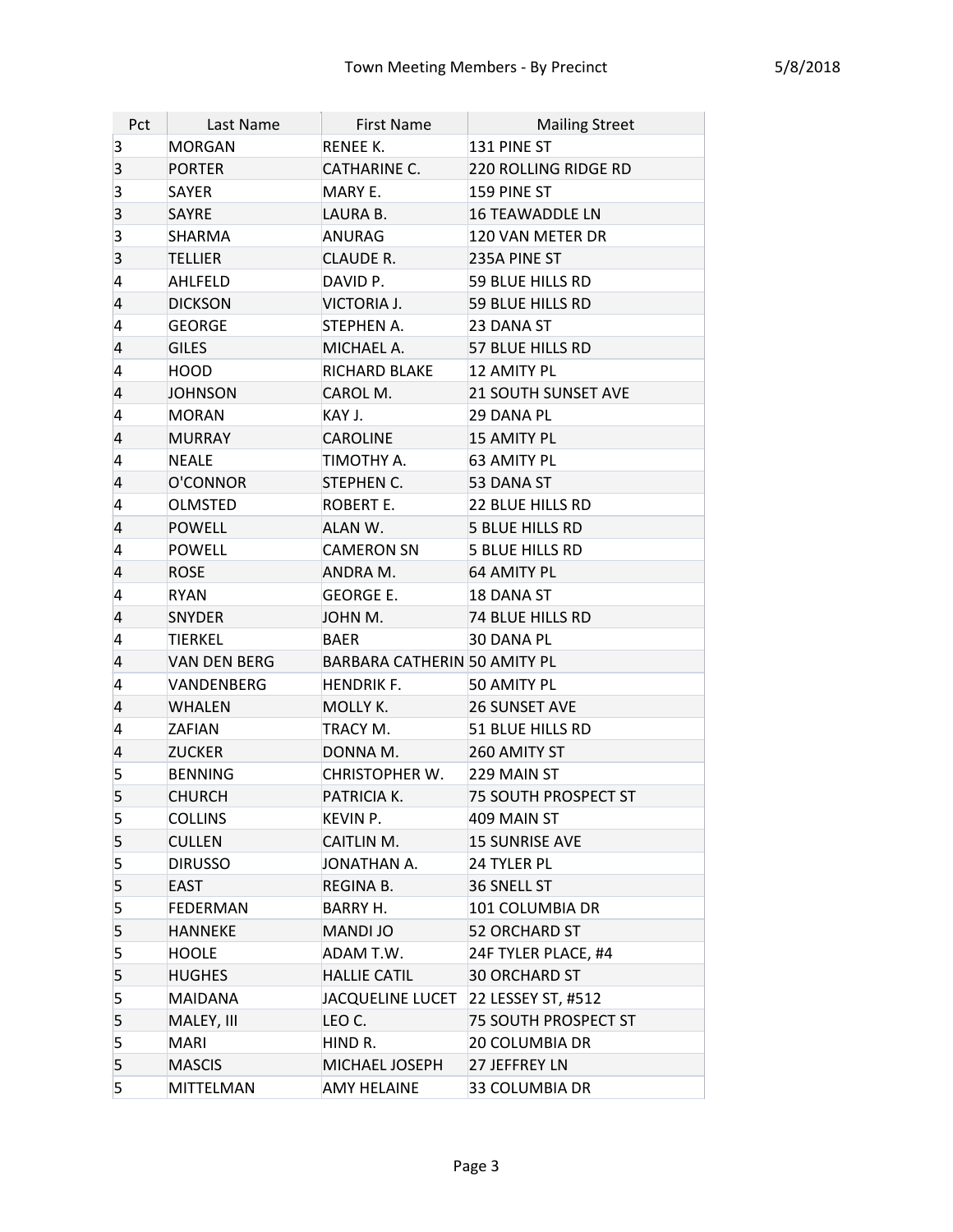| Pct | Last Name           | <b>First Name</b>                | <b>Mailing Street</b>      |
|-----|---------------------|----------------------------------|----------------------------|
| 5   | MONESSON-OLSON      | ALEXANDRA                        | 368 B NORTHAMPTON RD       |
| 5   | <b>OLDHAM</b>       | <b>JAMES BURGESS</b>             | 17 COLUMBIA DR             |
| 5   | PAGANO              | NANCY H.                         | 24 GREENLEAVES DR, #417    |
| 5   | PARKER-RENGA        | ANDREW P.                        | <b>45 WOODSIDE AVE</b>     |
| 5   | <b>ROBERTSON</b>    | AMANDA N.                        | <b>39 NORTHAMPTON RD</b>   |
| 5   | ROOT                | <b>ALAN</b>                      | 33 KELLOGG AVE, #1         |
| 5   | <b>SHEN</b>         | <b>TONG</b>                      | <b>6 CHESTERFIELD DR</b>   |
| 5   | <b>VERNON-JONES</b> | LYDIA J.                         | <b>17 GAYLORD ST</b>       |
| 5   | <b>VERNON-JONES</b> | RUSSELL W.                       | 17 GAYLORD ST              |
| 6   | AMSTERDAM           | DIANE R.                         | <b>45 OAK KNOLL</b>        |
| 6   | AXELSON-BERRY       | <b>CATHY L.</b>                  | <b>89 STONY HILL RD</b>    |
| 6   | <b>BEGANNY</b>      | <b>STACEY T.</b>                 | 131 AUBINWOOD RD           |
| 6   | <b>BLAUSTEIN</b>    | JEFFREY D.                       | 204 AUBINWOOD RD           |
| 6   | <b>BLAUSTEIN</b>    | MARILYN HECHT                    | 204 AUBINWOOD RD           |
| 6   | <b>BUFFONE</b>      | NANCY M.                         | 307 SHUTESBURY RD          |
| 6   | <b>DE ANGELIS</b>   | PATRICIA C.                      | 21 WARD ST                 |
| 6   | <b>FREED</b>        | <b>GORDON A.</b>                 | 33 ECHO HILL RD            |
| 6   | GILBERT-ESPADA      | <b>KATHERINE</b>                 | <b>4 LAUREL LN</b>         |
| 6   | <b>GREENEBAUM</b>   | MICHAEL L.                       | <b>10 CHADWICK CT</b>      |
| 6   | <b>GRIM</b>         | <b>MARYANN S.</b>                | 65 ALPINE DR               |
| 6   | <b>KAPLAN</b>       | PAUL H.                          | <b>203 HEATHERSTONE RD</b> |
| 6   | <b>KLEINHOLZ</b>    | <b>LISA</b>                      | <b>203 HEATHERSTONE RD</b> |
| 6   | <b>MacCRACKEN</b>   | <b>BONNIE</b>                    | <b>8 CHADWICK CT</b>       |
| 6   | <b>MELNECHUK</b>    | <b>ANDREW T.</b>                 | 245 PELHAM RD              |
| 6   | <b>MORALES</b>      | <b>VICTORIA</b>                  | 4 LAUREL LN                |
| 6   | <b>PARKS</b>        | TAMBETSU MORAN   264 HARKNESS RD |                            |
| 6   | <b>RASCHE</b>       | KARLA M.                         | 33 WARD ST                 |
| 6   | <b>SCHILLING</b>    | SUZANNE S.                       | 299 ALPINE DR              |
| 6   | <b>SMITH</b>        | RUTH B.                          | 823 MAIN ST                |
| 6   | <b>STERN</b>        | <b>ABBY</b>                      | 137 LOGTOWN ROAD           |
| 6   | TRACY               | SUSAN J.                         | 15 HOP BROOK RD            |
| 6   | TRAPHAGEN           | <b>KATHLEEN G.</b>               | 496 SOUTH EAST ST          |
| 6   | <b>TURNER</b>       | <b>FAYTHE E.</b>                 | <b>129 HEATHERSTONE RD</b> |
| 7   | <b>BATTLE</b>       | ANDREA J.                        | 520B RIVERGLADE DR         |
| 7   | <b>CALLAHAN</b>     | <b>ISABELLE M.</b>               | <b>14 CARRIAGE LN</b>      |
| 7   | COMO                | GERTRUDE W.                      | 224 WEST POMEROY LN        |
| 7   | COMO                | JAMES W.                         | 224 WEST POMEROY LN        |
| 7   | <b>DABROWSKI</b>    | THADDEUS E.                      | <b>9 SQUIRE LN</b>         |
| 7   | <b>DEMLING</b>      | REBEKAH R.                       | <b>20 ATWATER CIR</b>      |
| 7   | DOUANGMANY CAG      | <b>VIRAPHANH</b>                 | 12 LONGMEADOW DR, #21      |
| 7   | GRAY                | <b>CAROL JEANNETTE</b>           | 815 SOUTH EAST ST          |
| 7   | <b>HERRINGTON</b>   | <b>BENJAMIN J.</b>               | 99J SOUTH POINT APTS       |
| 7   | <b>HOFFMANN</b>     | CHRISTOPHER J.                   | 170 EAST HADLEY RD, #16    |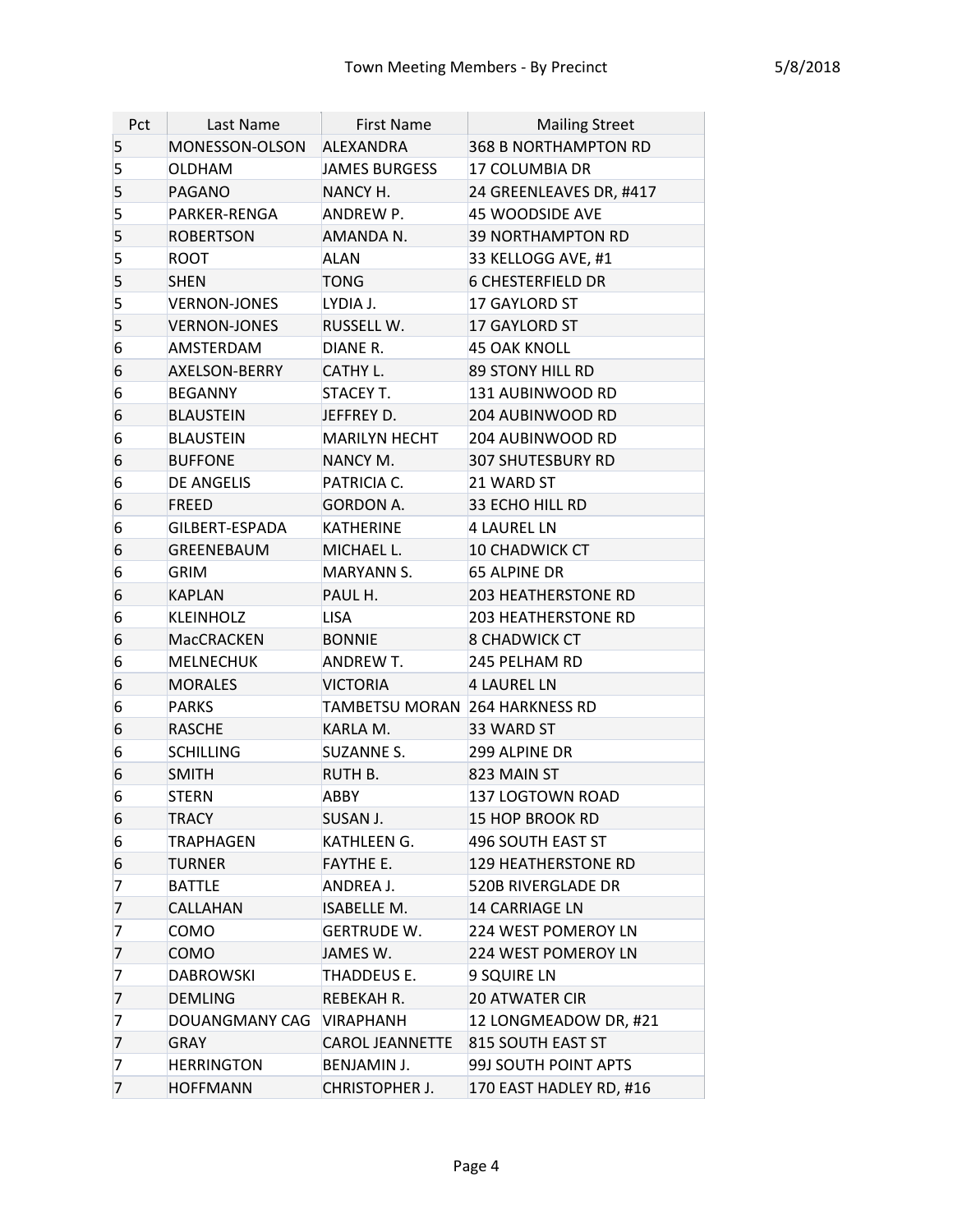| Pct | Last Name        | <b>First Name</b>              | <b>Mailing Street</b>        |
|-----|------------------|--------------------------------|------------------------------|
| 7   | <b>HORNIK</b>    | JOHN A.                        | <b>59 CARRIAGE LN</b>        |
| 7   | <b>JAMATE</b>    | MARLA A.                       | <b>105 GLENDALE RD</b>       |
| 7   | <b>KEENE</b>     | <b>ARTHUR S.</b>               | 25 DENNIS DR                 |
| 7   | <b>KEENE</b>     | MAURA E.                       | 25 DENNIS DR                 |
| 7   | <b>KOSANOVIC</b> | LISA F.                        | <b>74 MOUNT HOLYOKE DR</b>   |
| 7   | <b>LEE</b>       | JEFFREY C.                     | 815 SOUTH EAST ST            |
| 7   | <b>LENNON</b>    | <b>KAREN MARIE</b>             | 51 TRACY CIR                 |
| 7   | <b>MORSE</b>     | RICHARD B.                     | 51 MOUNT HOLYOKE DR          |
| 7   | <b>PIECUCH</b>   | STEPHEN JAMES                  | 170 EAST HADLEY RD, #113     |
| 7   | <b>RHODES</b>    | CYNTHIA H.                     | 94 POTWINE LN                |
| 7   | <b>RHODES</b>    | <b>IRVIN E.</b>                | 173 PONDVIEW DR              |
| 7   | <b>SAMPATH</b>   | <b>NARAYAN</b>                 | <b>46 POMEROY LN</b>         |
| 7   | <b>TERRIZZI</b>  | <b>ADRIENNE M.</b>             | <b>61 PONDVIEW DR</b>        |
| 7   | <b>WRIGHT</b>    | PAUL M.                        | <b>11 NORWOTTOCK CIR</b>     |
| 8   | <b>BERGER</b>    | <b>ELAYNE SHIELDS</b>          | 19 WOODLOT RD                |
| 8   | <b>BERTRAND</b>  | <b>CLARE E.</b>                | <b>610 BAY RD</b>            |
| 8   | <b>BOICE</b>     | JAMES M.                       | <b>623 STATION RD</b>        |
| 8   | <b>FAERBER</b>   | KENT W.                        | 481 STATION RD               |
| 8   | <b>HAYDEN</b>    | AARON A.                       | 1491 SOUTH EAST ST           |
| 8   | <b>KOPICKI</b>   | MARIA THERESA                  | <b>65 COUNTRY CORNERS RD</b> |
| 8   | <b>KUBIAK</b>    | <b>BERNARD R.</b>              | 1183 SOUTH EAST ST           |
| 8   | LARSON           | <b>ELIZABETH ANNE</b>          | <b>35 SUMMERFIELD RD</b>     |
| 8   | <b>MARCUS</b>    | <b>JULIA C.</b>                | <b>8 LADYSLIPPER CIR</b>     |
| 8   | <b>MARKHAM</b>   | SHIRLEY S.                     | 67 WOODLOT RD                |
| 8   | MATTHEWS-NILSEN  | PEGGY                          | <b>27 TEABERRY LN</b>        |
| 8   | <b>MCGOWAN</b>   | <b>JANET LOUISE</b>            | 706 SOUTH EAST ST            |
| 8   | <b>MCKENNA</b>   | JENIFER E.                     | 277 MIDDLE ST                |
| 8   | <b>MORSE</b>     | JOANNA FAGELMAN 435 POTWINE LN |                              |
| 8   | <b>NILSEN</b>    | <b>SIGURD</b>                  | <b>27 TEABERRY LN</b>        |
| 8   | <b>PAGE</b>      | JENNIFER SHIAO                 | <b>291 POTWINE LN</b>        |
| 8   | RATNER           | JANICE D.                      | <b>16 STAGECOACH RD</b>      |
| 8   | <b>ROBERTS</b>   | BARRY L.                       | <b>200 BAY RD</b>            |
| 8   | <b>SPIRKO</b>    | MICHELE ANN                    | 53 CONCORD WAY               |
| 8   | <b>STREETER</b>  | <b>MARY</b>                    | <b>66 LARKSPUR DR</b>        |
| 8   | <b>SWIFT</b>     | ALICE C.                       | 312 SPENCER DR               |
| 8   | TEMKIN           | JOAN M.                        | 325A MIDDLE ST               |
| 8   | WEISS            | <b>GERALD S.</b>               | 277 MIDDLE ST                |
| 8   | <b>ZEKOS</b>     | ERIKA H.                       | 40 HULST RD                  |
| 9   | <b>APPY</b>      | <b>KATHERINE G.</b>            | 60 RED GATE LN               |
| 9   | <b>ASH</b>       | MICHAEL A.                     | <b>47 MOUNT PLEASANT</b>     |
| 9   | <b>BARBERET</b>  | <b>DENISE RENEE</b>            | 67 NORTH WHITNEY ST, #1      |
| 9   | <b>BERLIN</b>    | BARBARA E.                     | 152 CHESNUT ST               |
| 9   | <b>BROWN</b>     | CLAUDIA A.                     | 47 POKEBERRY RDG             |